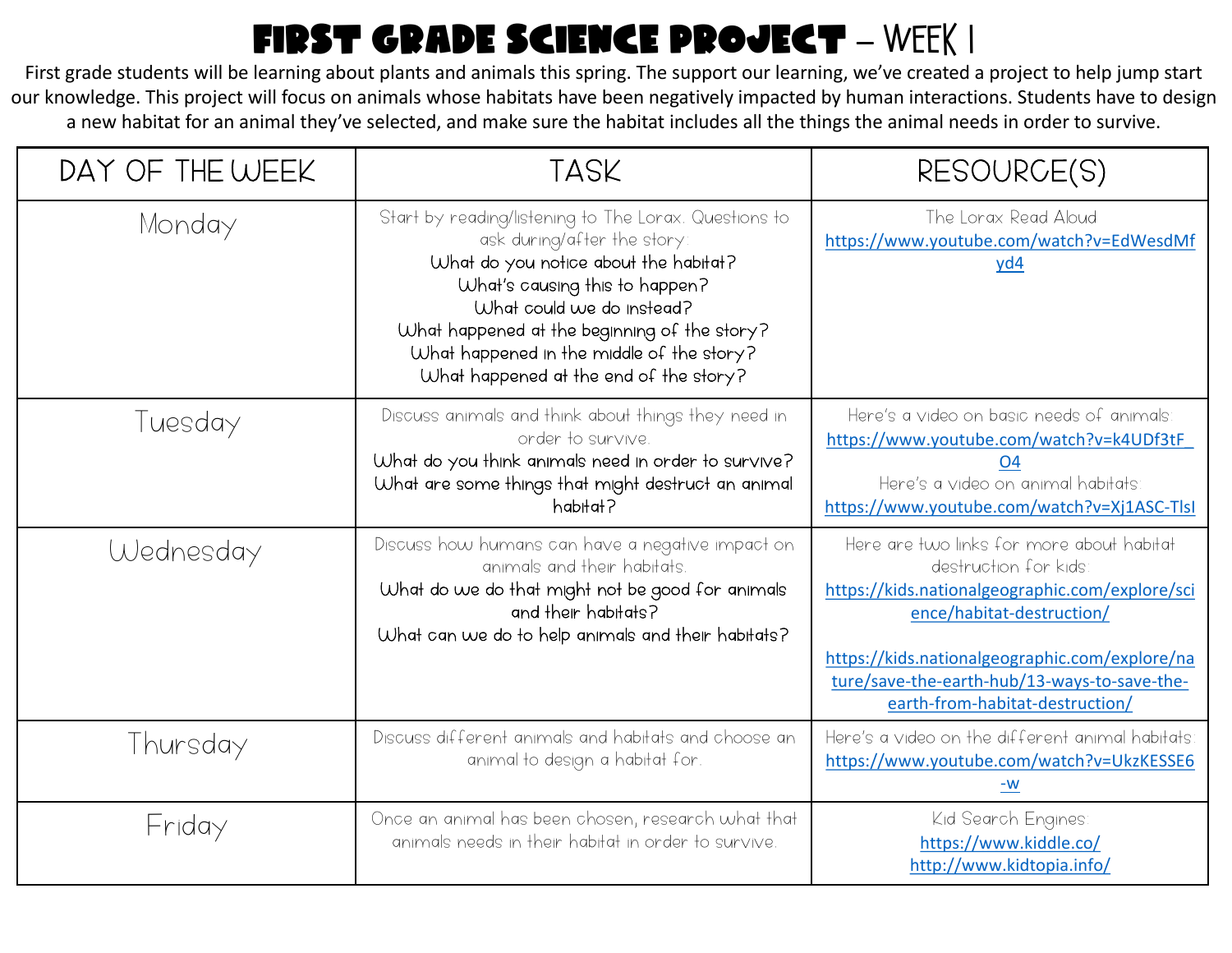## FIRST GRADE SCIENCE PROJECT - WEEK 2

| DAY OF THE WEEK | <b>TASK</b>                                                                                                                                                                                                                                                                                                                                                                                                         | RESOURCE(S) |  |
|-----------------|---------------------------------------------------------------------------------------------------------------------------------------------------------------------------------------------------------------------------------------------------------------------------------------------------------------------------------------------------------------------------------------------------------------------|-------------|--|
| Monday          | Start putting your project together - Using the resources you<br>have, design a new habitat for your animal. Make sure to<br>include their needs in order to survive. What plants are in your<br>animal's habitat, what shelter and food will the animal need in<br>their habitat in order to survive? (Students can create a<br>diorama of their animals habitat, a poster, a video, or a digital<br>presentation. |             |  |
| Tuesday         | Start putting your project together - Using the resources you<br>have, design a new habitat for your animal. Make sure to<br>include their needs in order to survive. What plants are in your<br>animal's habitat, what shelter and food will the animal need in<br>their habitat in order to survive? (Students can create a<br>diorama of their animals habitat, a poster, a video, or a digital<br>presentation. |             |  |
| Wednesday       | Start putting your project together — Using the resources you<br>have, design a new habitat for your animal. Make sure to<br>include their needs in order to survive. What plants are in your<br>animal's habitat, what shelter and food will the animal need in<br>their habitat in order to survive? (Students can create a<br>diorama of their animals habitat, a poster, a video, or a digital<br>presentation. |             |  |
| Thursday        | Start putting your project together - Using the resources you<br>have, design a new habitat for your animal. Make sure to include<br>their needs in order to survive. What plants are in your animal's<br>habitat, what shelter and food will the animal need in their habitat<br>in order to survive? (Students can create a diorama of their<br>animals habitat, a poster, a video, or a digital presentation.    |             |  |
| Friday          | Students will write a persuasive writing. The purpose of this<br>writing is to persuade others to be mindful of the environment.<br>Students need to make sure they include suggestions on how we<br>can take better care of animal habitats and why it is important.                                                                                                                                               |             |  |